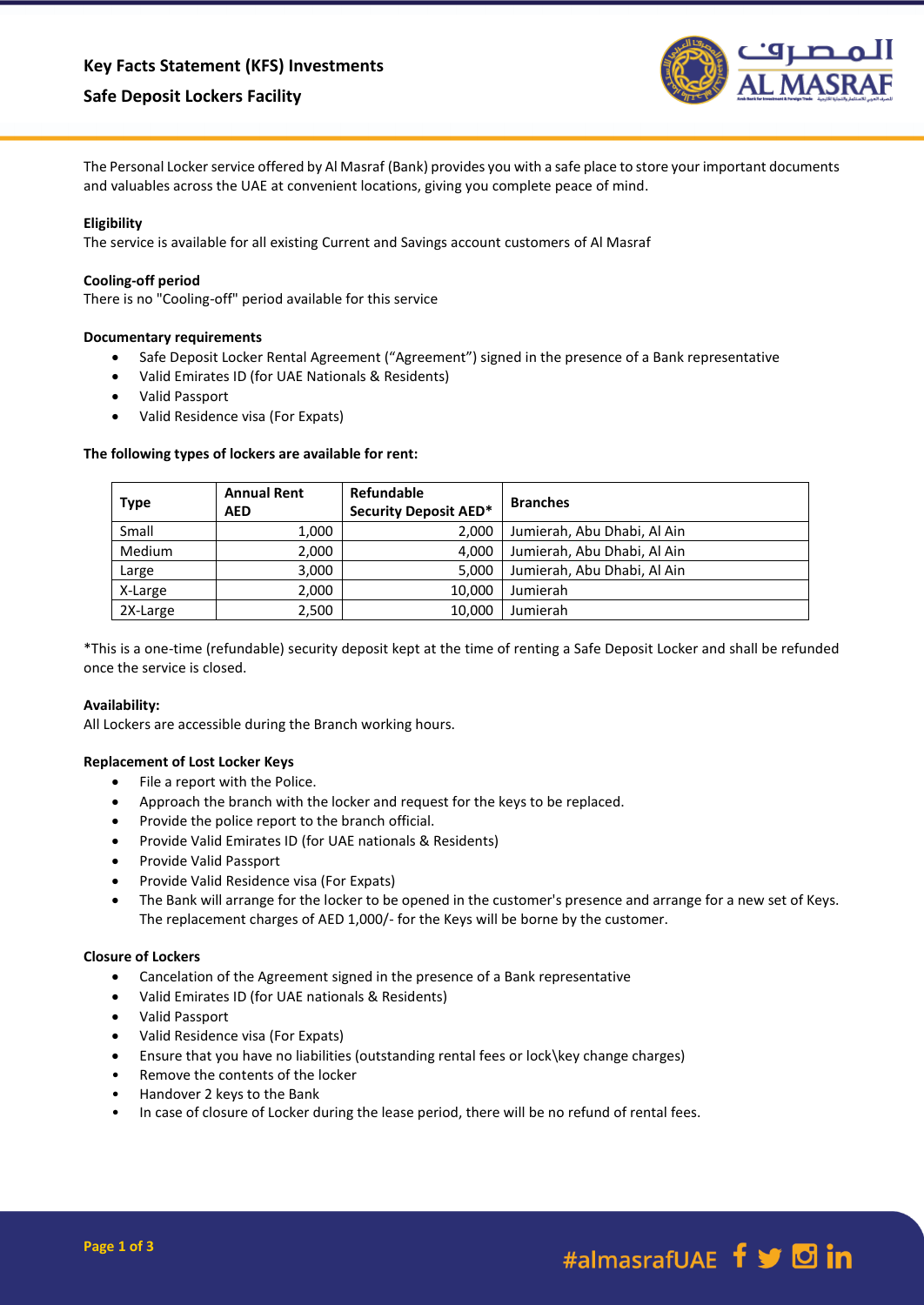

#### **Key Terms and Conditions**

- a) The Locker keys given to you is the Bank's property, and you undertake to safeguard, not to copy, and acknowledge and agree that you will be personally liable in case of any misuse of the keys and shall bear the cost of a procuring a new keys if required and any other costs or expenses for repairing and opening the Locker.
- b) You undertake to return the keys of the Locker to the Bank at the expiry of the lease period and/or closure of the Locker. In the event such keys are not returned to the Bank or if the Bank incurs any loss, costs or expenses in relation to the Locker, the Bank may take any necessary legal action to preserve its rights and interest.
- c) You shall immediately notify the Bank in writing if both or one of the key is lost or stolen, and you shall be responsible for any loss or damage result during the period from such incident till the Bank is notified. You shall immediately notify the Bank in writing in case the lost key(s) is/are found.
- d) The Bank reserves the right to change the terms and conditions of the Safe Deposit Locker Rental Agreement at any time by providing sixty (60 days) written notice to the customer.
- e) This KFS shall be governed by and construed in accordance with the laws of the UAE and any dispute between the parties shall be referred to the jurisdiction of the competent court of UAE.

#### **Warnings**

- You shall not keep in the Locker any material that may pose the Locker or the Bank to any risk or any materials prohibited by law or other regulations imposed by the local and federal authorities and shall be liable to the Bank for any civil and criminal implications and damage resulting from violating the provision of the Agreement.
- If at any time the Bank determines that the Locker contains any dangerous materials, you shall empty the Locker immediately upon the request of the Bank and in the event you fail to do so on the time required, the Bank will have the right to obtain a court permission to open the Locker and empty it. However, if it is assumed that any such dangerous material must be removed from the Locker without any delay, then a committee of three Bank officers will empty it and prepare a report in this regard.
- If you do not pay the rental fees of the Locker (in case the Agreement is automatically renewed) or in case you do not pay any costs and/or expenses related to the Agreement, you shall not be allowed to enter the Locker room.

#### **Unclaimed Lockers**

The Locker shall be classified as unclaimed if:

- a) The rent on the Locker remains outstanding for a period of more than 3 years, and
- b) The Bank has not received a reply from you, or you have not made alternative arrangements for the Locker.
- c) Your Current or Savings account with the Bank is classified as Dormant, and
- d) If no response received within 3 months after sending a notification to the customer, the Bank shall request the court to appoint a representative to supervise opening of the Locker and to provide directions regarding the disposal of the contents found in the Locker or appointing a Court receiver.
- e) If the receivable of the Locker remain unclaimed for a period of 5 years from the date of last transaction on your account, the Bank will transfer the net amount (after deducting Bank's charges, if any) to the UAE Central Bank's Unclaimed Balances Account - Dormant Accounts.